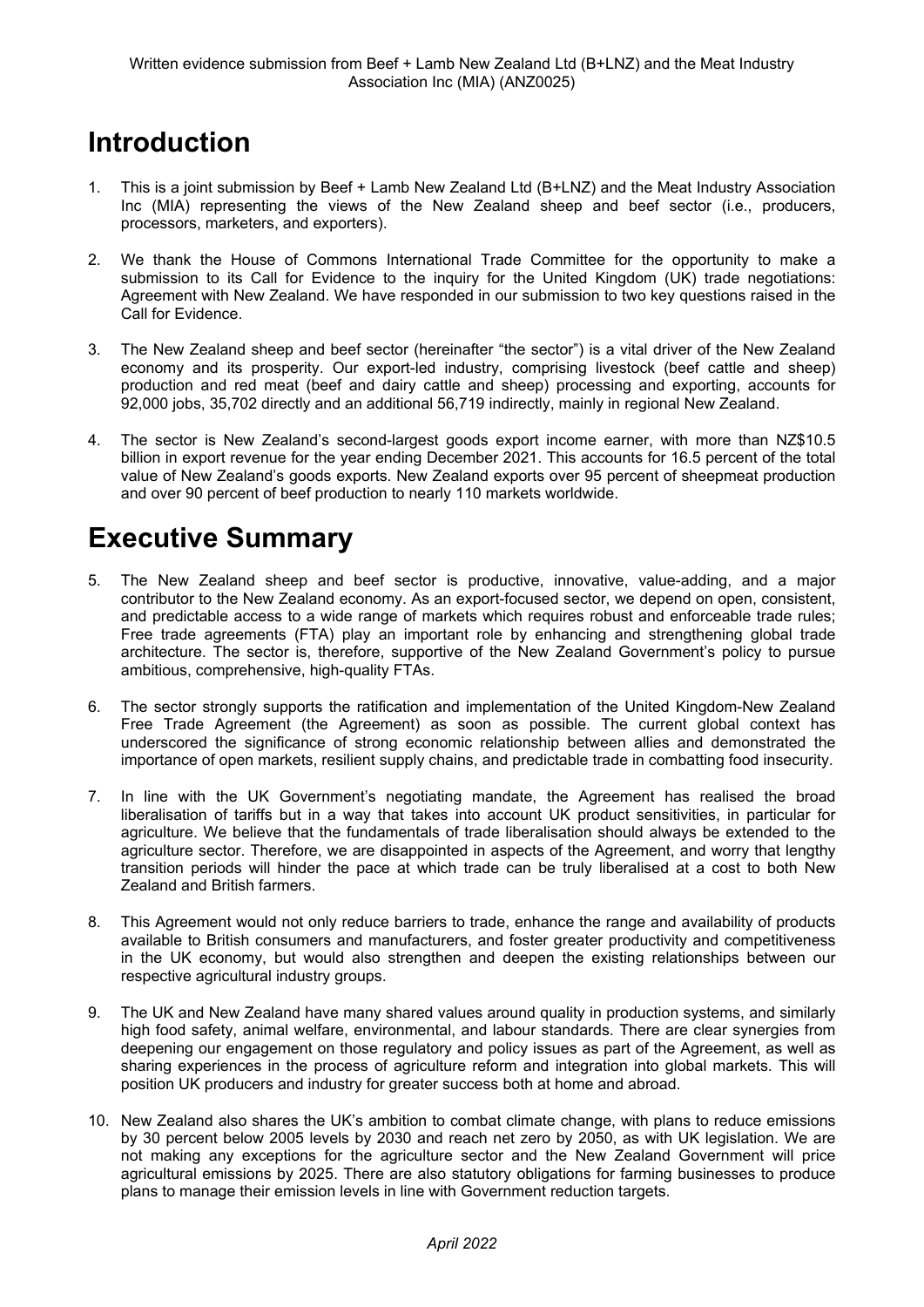## **Areas of Interest**

### *To what extent has the Government achieved its stated negotiating objectives or delivered on the Agreement in Principle?*

- 11. The sector strongly supports the ratification and implementation of the Agreement as soon as possible. The Agreement achieves the UK's stated negotiating objectives and delivered on the Agreement in Principle.
- 12. We supported the overarching ambition set out in the UK Government's negotiated objectives primarily agreeing an ambitious and comprehensive FTA that strengthens our economic relationship, promotes increased trade, and builds on our existing international obligations including on environmental protection, animal welfare, and food safety standards. As negotiations began, we viewed the conclusion of such an agreement as critical given the current challenges to global economic growth posed by the COVID-19 pandemic. We now see the ratification and implementation of the Agreement as even more pressing in the current global context.
- 13. In line with the UK Government's negotiating mandate, the Agreement has realised the broad liberalisation of tariffs but in a way that takes into account UK product sensitivities, in particular for agriculture. While these outcomes meet the UK's negotiation mandate, we are disappointed in these aspects of the Agreement and feel the mechanisms in place deemed as 'safeguards' are overly cautious and could act as a barrier to future innovation between New Zealand and British farmers, such as joint ventures and co-supply arrangements. The fundamentals of trade liberalisation should always be extended to the agriculture sector. The current global context has demonstrated the important role of open markets and predictable trade in combatting food insecurity, as well as the important role that agricultural sectors will play in global economic recovery efforts.
- 14. It has been New Zealand's experience that opening up even previously highly protected agriculture sectors have generated significant domestic benefits, including enhanced productivity, more sustainable production, greater international competitiveness and innovation, increased export returns, and better living standards for farmers and farming communities. For example:
	- a. New Zealand producers have enjoyed substantial on-farm productivity gains through better genetics, improved lambing percentages, and better pasture management. Farmers are producing more 'fit for purpose' stock that provide the cuts and quality of meat that the market wants.
	- b. Productivity in meat processing plants has also improved significantly, through technological improvements such as sensing and robotic technology. In addition to direct productivity benefits, this also generates health and safety benefits and significantly reduced contamination risk resulting in improved shelf life of product.
	- c. Advances in hygiene, packaging, presentation, handling, and distribution have seen the export product mix progress from frozen whole carcasses through to pre-packed frozen and chilled cuts and boneless products. The change in product mix has been driven by the need to respond better to changes in customer and market requirements in global markets. This also allows us to maximise utilisation of each carcass by finding the best returning market for each part of the carcass. It also improves flexibility of supply as all products can be supplied to a wide range of customers and ensures all product meets the highest production standards demanded internationally.
	- d. A robust and successful export sector creates jobs, including in rural and regional locations. In New Zealand, the red meat sector accounts for 4.7 percent of national employment and in some parts of rural New Zealand, the sector accounts for 10 to 12 percent of regional employment.
- 15. The UK's current limitations on agriculture market access to third countries outside the EU, particularly in the Asia Pacific region, will in effect impede the full realisation of the potential opportunities and benefits from more open markets for UK farmers, agri-businesses, and consumers. This Agreement enables UK businesses, including in the red meat sector, to take advantage of new opportunities such as shared ventures or collaboration with New Zealand companies into high-value Asia Pacific consumer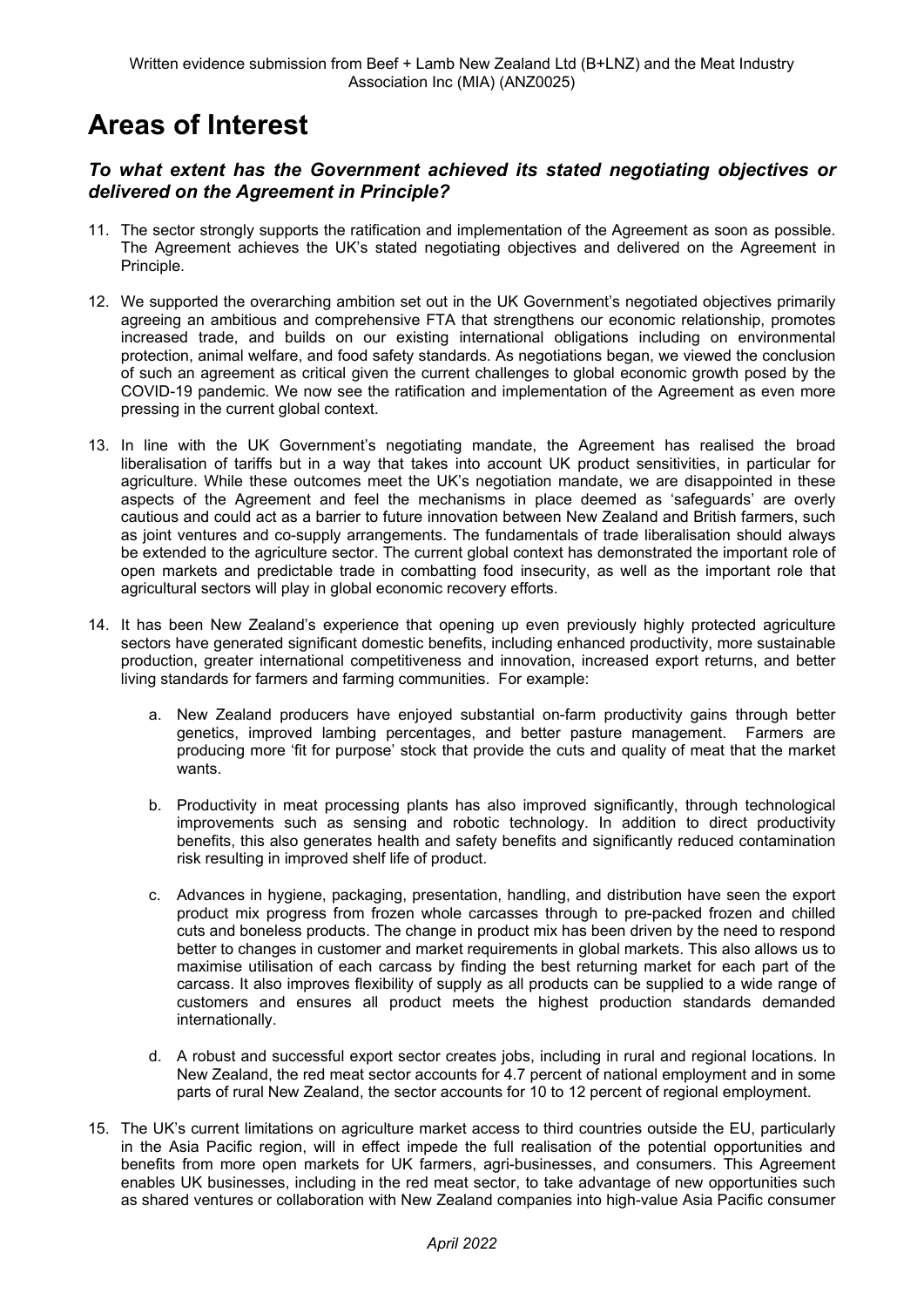#### Written evidence submission from Beef + Lamb New Zealand Ltd (B+LNZ) and the Meat Industry Association Inc (MIA) (ANZ0025)

markets. This could be done by leveraging the complementarity of counter-seasonal production seasons in the UK and New Zealand with the suite of high-quality FTAs that New Zealand has negotiated with a wide range of trading partners in the region. That said, co-supply into Asia-Pacific markets cannot occur without consistency of supply of product and clear market signals in each other's markets – which can only be achieved through freeing up bilateral trade.

- 16. The Agreement also serves as an important building block towards accession to the Comprehensive and Progressive Agreement for Trans-Pacific Partnership, which would open up a range of additional Asia-Pacific markets directly to UK exporters. As a sector, we support the UK's accession process.
- 17. One of the UK Government's fundamental negotiating objectives was to ensure high standards and protections for UK consumers and workers and to build on existing international obligations, including not compromising on high environmental protection, animal welfare, and food safety standards. We supported this negotiating objective and believe it has been achieved under the Agreement.
- 18. New Zealand is recognised as an international leader for its high-quality hygiene standards in terms of both our industry and regulatory systems. This enables us to access markets around the world and maintain a premium global position. The sector is one of the most heavily regulated industries for food safety, with continuous regulatory oversight providing government assurances. The Animal Products Act 1999, the primary legislation for the meat processing industry, is based on accepted principles that the system should be risk-based and focused on outcomes. This is consistent with the internationally accepted principles in the World Trade Organization (WTO), OIE, and Codex. It also enables New Zealand to negotiate equivalence agreements with trade partners that bridge different country requirements and ensure the desired regulatory outcomes of both New Zealand and the importing country are met – as indeed we have done with the UK through the Agreement on Sanitary Measures Applicable to Trade in Live Animals and Animal Product in 2019. New Zealand is also consistently ranked as having some of the highest and best practice regulatory standards in the world on ethical matters such as animal welfare and halal slaughter.
- 19. The sector welcomes the inclusion of a standalone animal welfare chapter in the Agreement, which recognises that while New Zealand and the UK's production practices differ, each country accords a high priority to animal welfare in those practices, which provide comparable outcomes and welfare protection. The sector supports closer co-operation between the UK and New Zealand in this area, particularly in international fora, to promote the development of scientifically based animal welfare standards. Together, the UK and New Zealand will present a more powerful and unified voice internationally on issues of shared concern such as animal welfare in third markets.
- 20. New Zealand is a leading example and the perfect partner to help contribute to the UK's Net Zero agenda. New Zealand sheep and beef farmers operate within environmental limits, contribute to biodiversity, and protect native flora and fauna. Approximately 24 percent of New Zealand's total native vegetation cover, including both native grasslands and forest, is on our sheep and beef farms. Greenhouse gas emissions from New Zealand sheep and beef production have reduced by 30 percent since 1990 and the native and exotic trees on our farms are offsetting a significant proportion of our remaining emissions. New Zealand's carbon footprint for sheep and beef production (on-farm Life Cycle Analysis) is estimated to be around half the average figure globally.
- 21. New Zealand has agreed to reduce emissions by 30 percent below 2005 levels by 2030. The Climate Change Response (Zero Carbon) Act sets out New Zealand's path to a low emission, climate resilient future, with specific emission reduction targets for carbon dioxide, nitrous oxide, methane. Under this legislation, the New Zealand Government will price agricultural emissions by 2025. The sector recognises our role in addressing climate change and have committed to becoming carbon neutral by 2050 and is already employing world-class practices. For example, by law, every New Zealand farmer must understand their farms emissions by 2022 and by 2025 have a plan to manage these emissions in line with greenhouse gas reduction targets set by the New Zealand government. We are on target to meet these requirements and the red meat sector is working closely with industry partners, Māori and government (Ministries for Environment and Primary Industries) to put in place a plan to price agricultural emissions. This is a world leading approach and highlights where New Zealand and British farmers can work together on solutions to solve the global climate change issue.
- 22. The sector (both farmers and processors) has committed to eradicating the use of coal by 2037 and can offer a vision for the UK farming and meat industry, which has been identified as one weakest areas of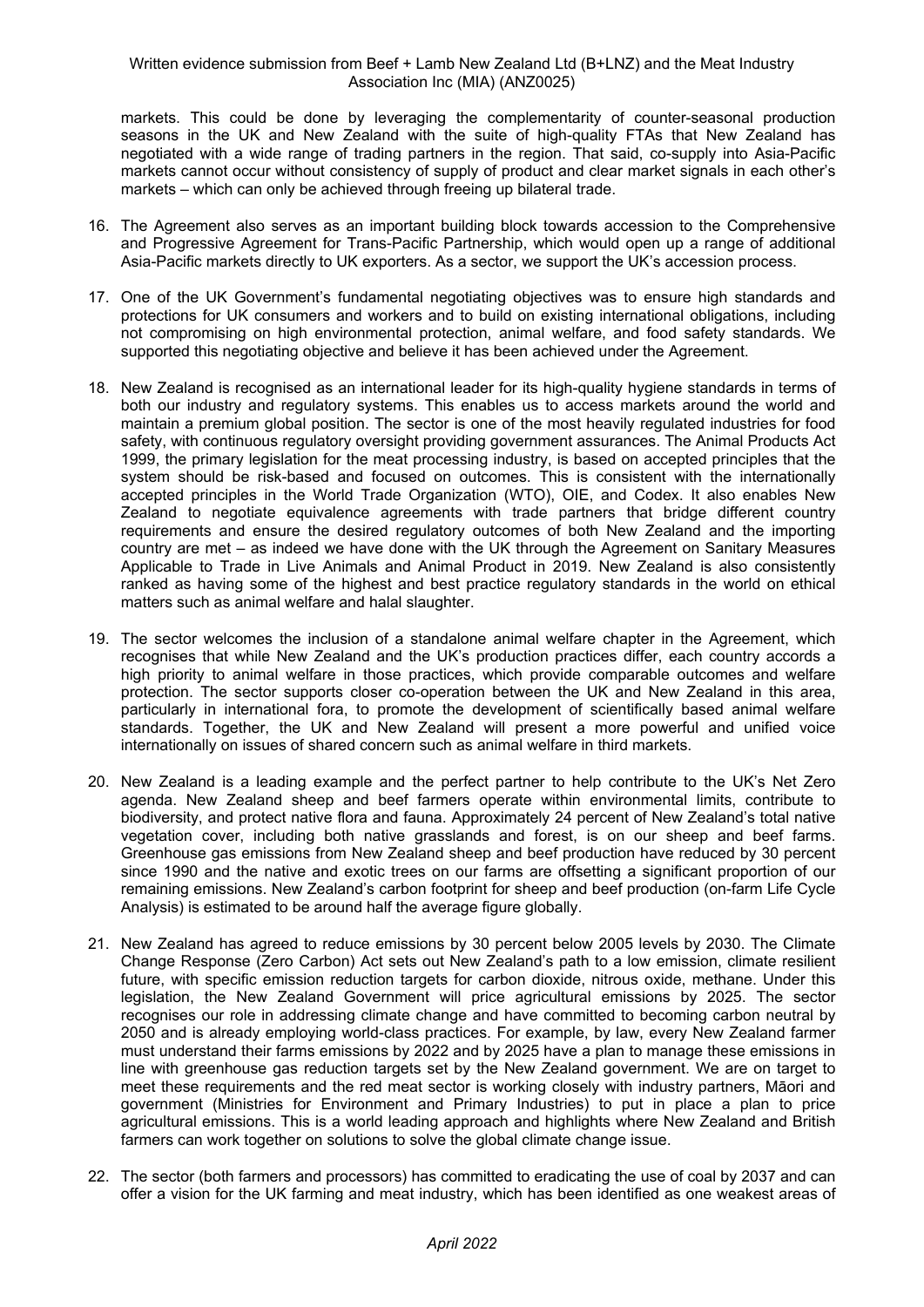#### Written evidence submission from Beef + Lamb New Zealand Ltd (B+LNZ) and the Meat Industry Association Inc (MIA) (ANZ0025)

the UK Government's net-zero strategy. The UK government anticipates significant emissions remaining in this sector by 2050 that will need to be compensated by both nature-based and engineered greenhouse gas removals.

23. In addition, the sector sees the Agreement as an opportunity to enhance industry cooperation and collaboration on issues of mutual interest including how UK and New Zealand beef and sheep farmers can work together to mitigate and adapt to climate change. We can build on our existing relationships with UK counterparts to share experiences and insights to develop more efficient, profitable, and sustainable production systems. This is already beginning in the sheep industry, where the development of the Global Sheep Producers Forum has been established to increase collaboration, cooperation, and knowledge-sharing on key issues, in which the UK industry is participating. Similarly, there has been cooperation in the past in developing methodologies for assessing the environmental impacts of livestock production. For example, New Zealand coordinated the development of a global greenhouse gas footprint methodology for sheepmeat to farm gate level following an international sheepmeat forum held in Brussels in 2013. This methodology has since been adopted by the International Meat Secretariat. There would also be ample scope to exchange ideas on challenges and opportunities in trade, such as on-farm verification to meet overseas market access requirements, and how the sector can work effectively with governments in shaping trade policy and identifying new opportunities. This FTA would help to grow such connections.

### *What opportunities or potential costs does this agreement present?*

- 24. New Zealand and the UK share common values and a commitment to high production standards and robust regulatory frameworks in important areas such as food safety and quality, animal welfare, and the environment. This makes us ideal FTA partners where a stronger trade relationship will be of mutual benefit.
- 25. UK farmers have been vocal in their concern that the UK would be "flooded" with New Zealand beef and sheepmeat products after the Agreement is implemented. This concern is unfounded. Over the past 100 years, the sector has a proven itself to be a responsible producer and trader to the UK market. In respect to sheepmeat, New Zealand has had substantial access through a Country Specific Tariff Quota since the WTO was established in 1995, but exports to the UK have responded to market dynamics and consumer demand. As a consequence, the quota has not been fully utilised with the majority of our sheepmeat destined for China and the United States. While New Zealand has an FTA with China, it does not have an FTA with the United States.
- 26. The UK is not self-sufficient in beef, requiring 250,000 tonnes of beef to be imported each year to meet consumer demand. British consumers have high demands and seek out red meat that can demonstrate it has been produced in line with rigorous environmental sustainability, animal welfare, and food quality and safety standards. Of all international red meat producers, New Zealand is an ideal trade partner to provide a share of British beef import requirements.
- 27. As an export-led sector, we export to nearly 110 markets worldwide and our diversification strategy is the cornerstone of the sector. It is not in the sector's interests to become over-reliant on any one market. Our experience in the 1970s of losing the important UK market when it joined the EEC triggered this significant shift in the sector's export strategy. Furthermore, "flooding" a market with product would adversely impact prices, and earnings, for everyone. It is quite simply not in our interests.
- 28. Another concern that has been raised by UK farmers is the possibility of New Zealand dramatically increasing production. However, with increasing pressures on the New Zealand farming and processing industries, the sector can't produce substantially more product. Environmental policy, population growth, land-use change, and labour shortages constrain the sector's capacity to grow. Therefore, innovation, quality, value-add, and premium positioning is the current, and future, strategy for the sector.
- 29. The seasonal complementarity of production of New Zealand grass-fed lamb and the UK's products allow British consumers access to "best in season" product all year round. This is a good thing for the lamb category. Consumers prefer access to a product all year around. If it isn't available all year round, then overall demand can fall. Complementarity helps maintain market stability, supports price levels, and keeps lamb as a product category on supermarket shelves. This benefits producers in both the UK and New Zealand.